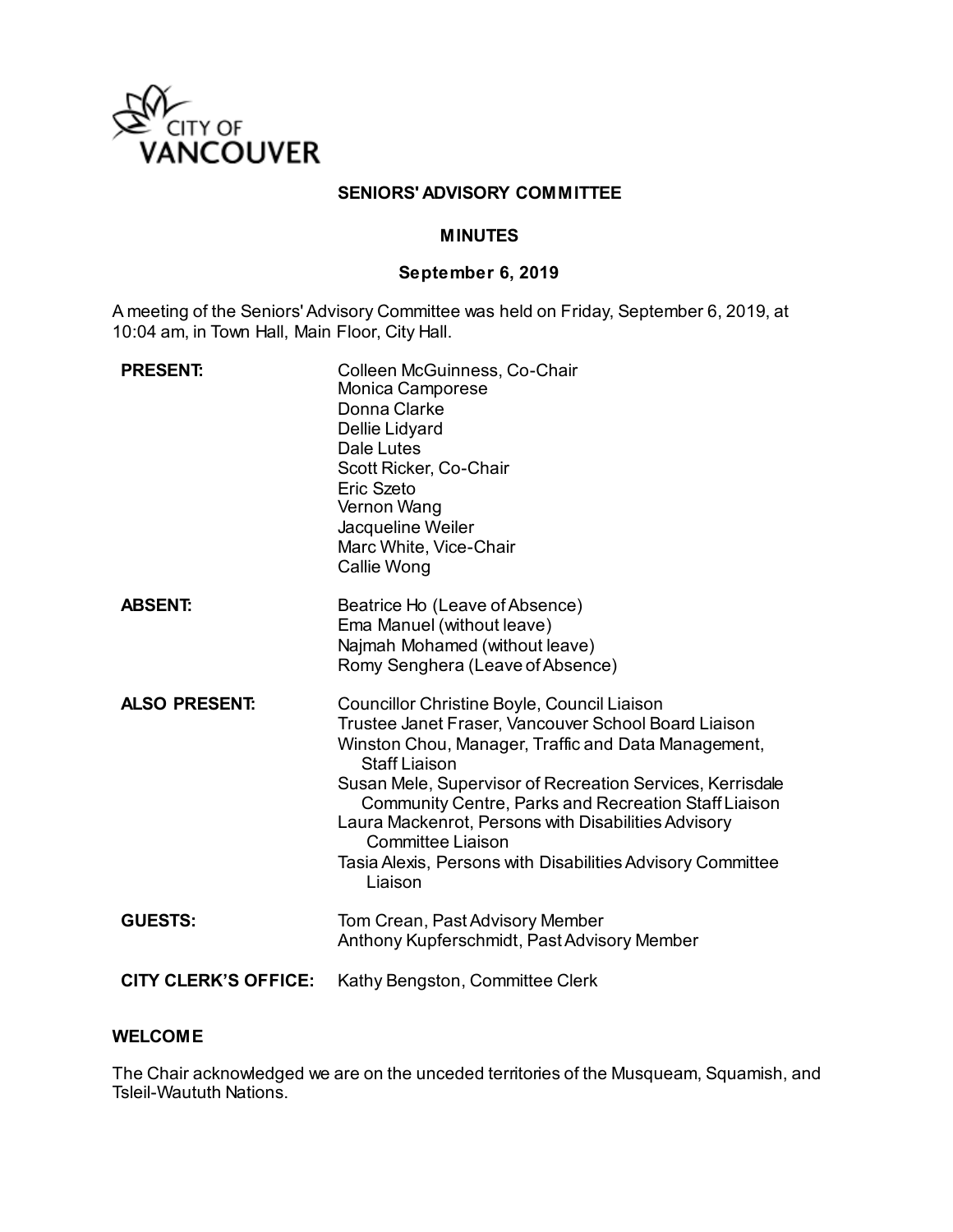### **Leave of Absence Requests**

MOVED by Mark White SECONDED by Scott Ricker

> THAT the Seniors' Advisory Committee approve leaves of absence for Beatrice Ho and Romy Senghera, for this meeting.

CARRIED UNANIMOUSLY

### **Approval of Minutes**

MOVED by Marc White SECONDED by Dellie Lidyard

> THAT the Seniors' Advisory Committee approve the Minutes from the meeting of June 14, 2019, as circulated.

CARRIED UNANIMOUSLY

### **1. Presentation – 728 West 41st Avenue**

The Chair noted the presentation for this item has been postponed to the October 4, 2019, Working Session. She circulated copies of the open house postcard notice pertaining to the development application to committee members. Jacqueline Weiler agreed to invite representatives from the Oakridge Seniors Centre, to attend the presentation and provide input.

\* \* \* \* \*

#### *VARY AGENDA*

MOVED by Monica Camporese SECONDED by Dellie Lidyard

> THAT the Committee vary the agenda in order to deal with New Business a) "Vancouver City Hall Upper Deck Parking Changes", next.

CARRIED UNANIMIOUSLY AND BY THE REQUIRED MAJORITY

*For clarity, the minutes are recorded in chronological order.*

\* \* \* \* \*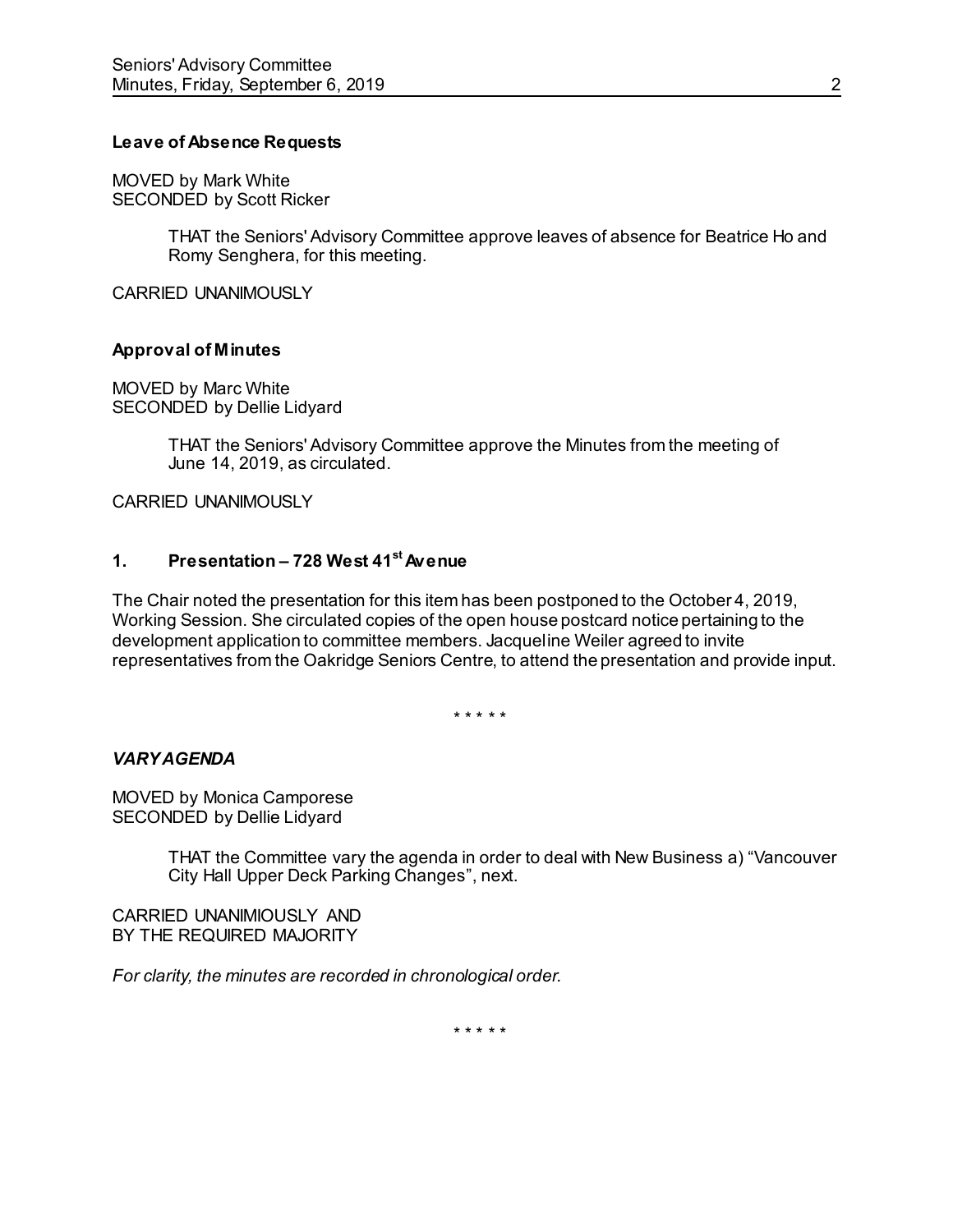# **4. New Business**

# **a) Vancouver City Hall Upper Deck Parking Changes**

The Chair shared concerns and problems regarding the Vancouver City Hall upper deck parking changes with Councillor Boyle, who also received feedback from committee members, and will follow-up with City Protective Services.

# **2. Seniors' Advisory Committee Work Plan 2019 - 2020**

The Chair conducted roundtable discussion and feedback from members, asking for their preferred subcommittee interests, with Housing, Outreach, Ways and Means, and Transportation decided as major subcommittees for the term. The Work plan error under 1.2 objectives was corrected, before receiving approval by the Committee.

Marc White will send information on the Age Friendly City Plan to members.

# **3. Liaison Update**

No updates.

# **4. New Business (continued)**

# **b) Updates to Co-Chair's Positions, and Chair of Housing Subcommittee**

The Chair provided an update on the committee executive, and the executive had agreed upon the following changes: Colleen McGuinness will be Chair, Scott Ricker to be Vice-Chair, and Marc White will be Chair of the Housing Subcommittee. Dellie Lidyard agreed to be Chair of the Transportation Sub-committee. There were no objections and, therefore, deemed approved by consensus.

# **c) Third Party Website**

The Chair shared background information on senior's website of the previous term, and provided a link to privately-owned website that is currently linked to the City's webpage.

MOVED by Donna Clarke SECONDED by Dale Lutes

> THAT the Seniors' Advisory Committee ask City staff to remove the link to an old third party website that purports to represent Senior's Advisory Committee from City's website.

CARRIED UNANIMOUSLY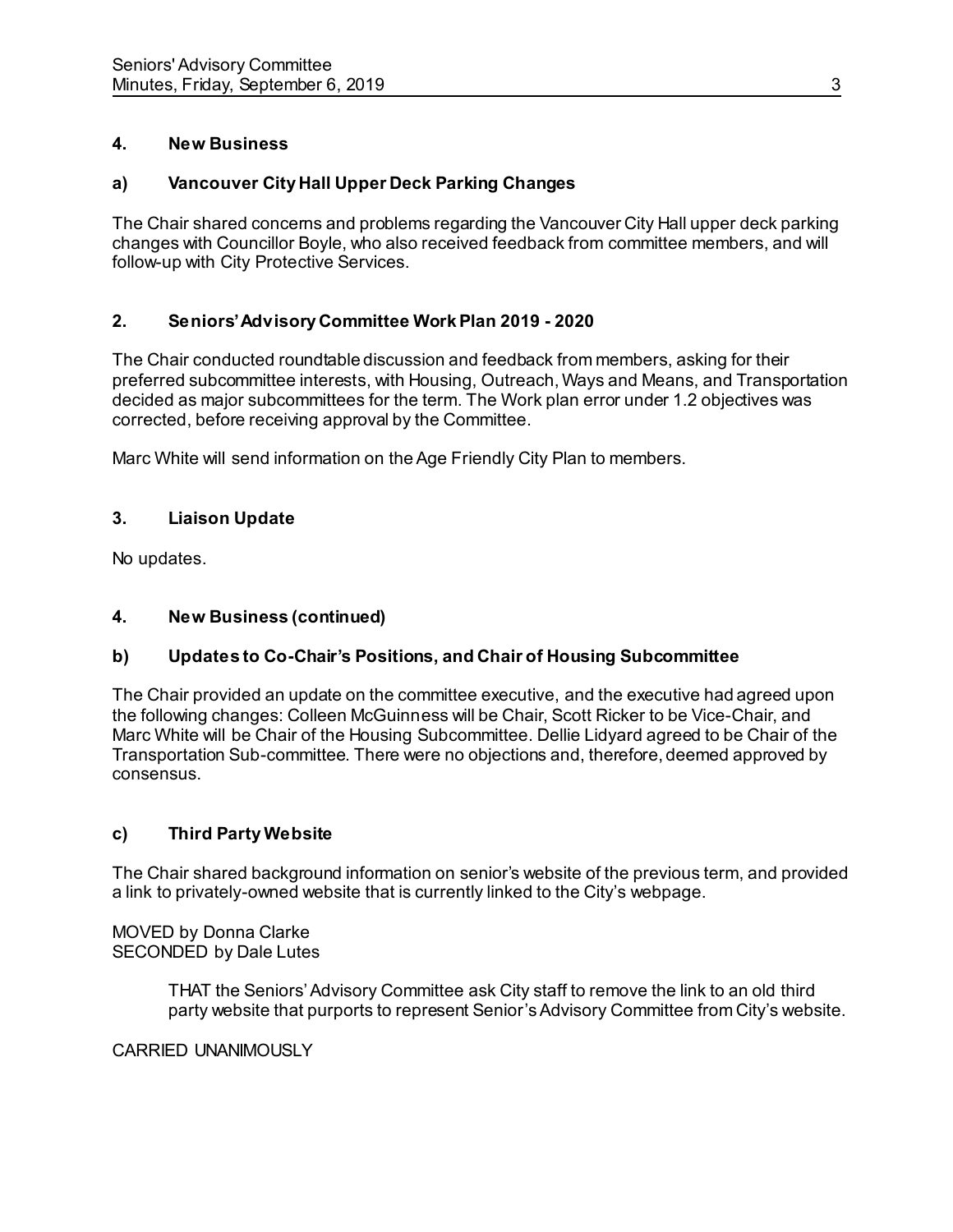### MOVED by Marc White SECONDED by Vernon Wang

THAT City staff be asked to contact owner of domain <http://www.vancouverseniorsadvisory.ca/> (and former member of the committee) to close down the existing senior advisory website, due to the site no longer being under the direct control of the Seniors' Advisory Committee, and that the former member be provided thanks for this service.

## CARRIED UNANIMOUSLY

The Committee requests a formal thank you letter to the creator of the previous committee webpage, be drafted, reviewed, and approved by the committee executive, before being mailed to the past committee member.

## **d) Webpage Update Request**

MOVED by Marc White SECONDED by Donna Clarke

> THAT the City of Vancouver webpage for the Seniors' Advisory Committee, be updated to include a link from the May 29, 2018, Social Isolation and Loneliness Among Seniors report as presented to Council.

### CARRIED UNANIMOUSLY

Marc White proposed resource links be added to the Seniors' Advisory Committee webpages.

### **e) Citizen Email Input**

Two emails were received from a Vancouver citizen, which have been referred to the Transportation subcommittee.

#### **f) Log Book**

The Chair suggested a reference log book be created for transportation-related issues at the street level, and agreed to ask Winston Chou, staff liaison, to assist with the task.

### **g) Coffee**

It was agreed that committee members would rotate bringing coffee to all meetings, with Donna Clarke to provide coffee for next working session on October 4, 2019.